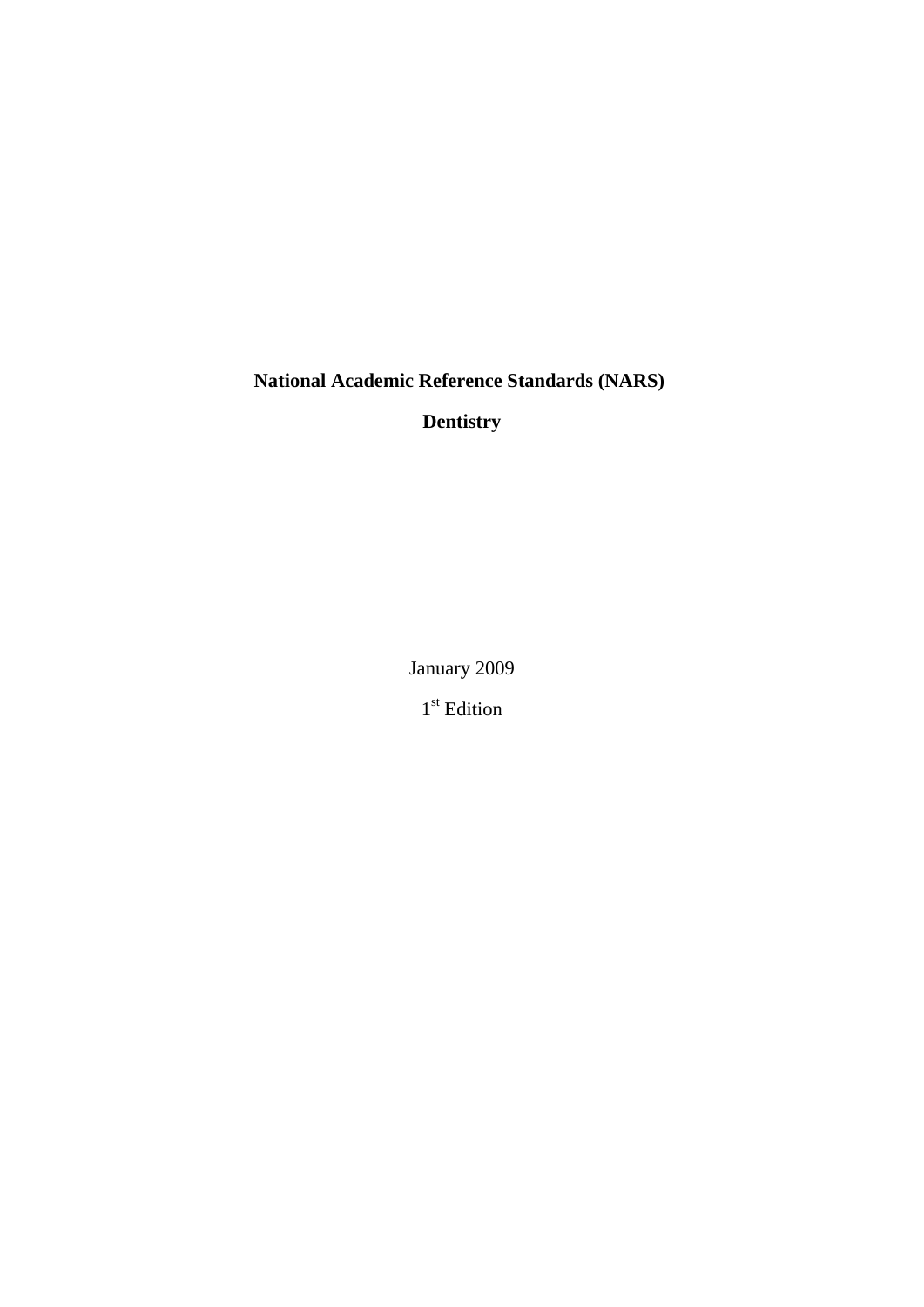# **Table of Contents**

| <b>Introduction to Dentistry Education</b> |    |
|--------------------------------------------|----|
| National Academic Reference Standards      | 3  |
| Curriculum Structure                       |    |
| Glossary                                   | 11 |
| References                                 | 14 |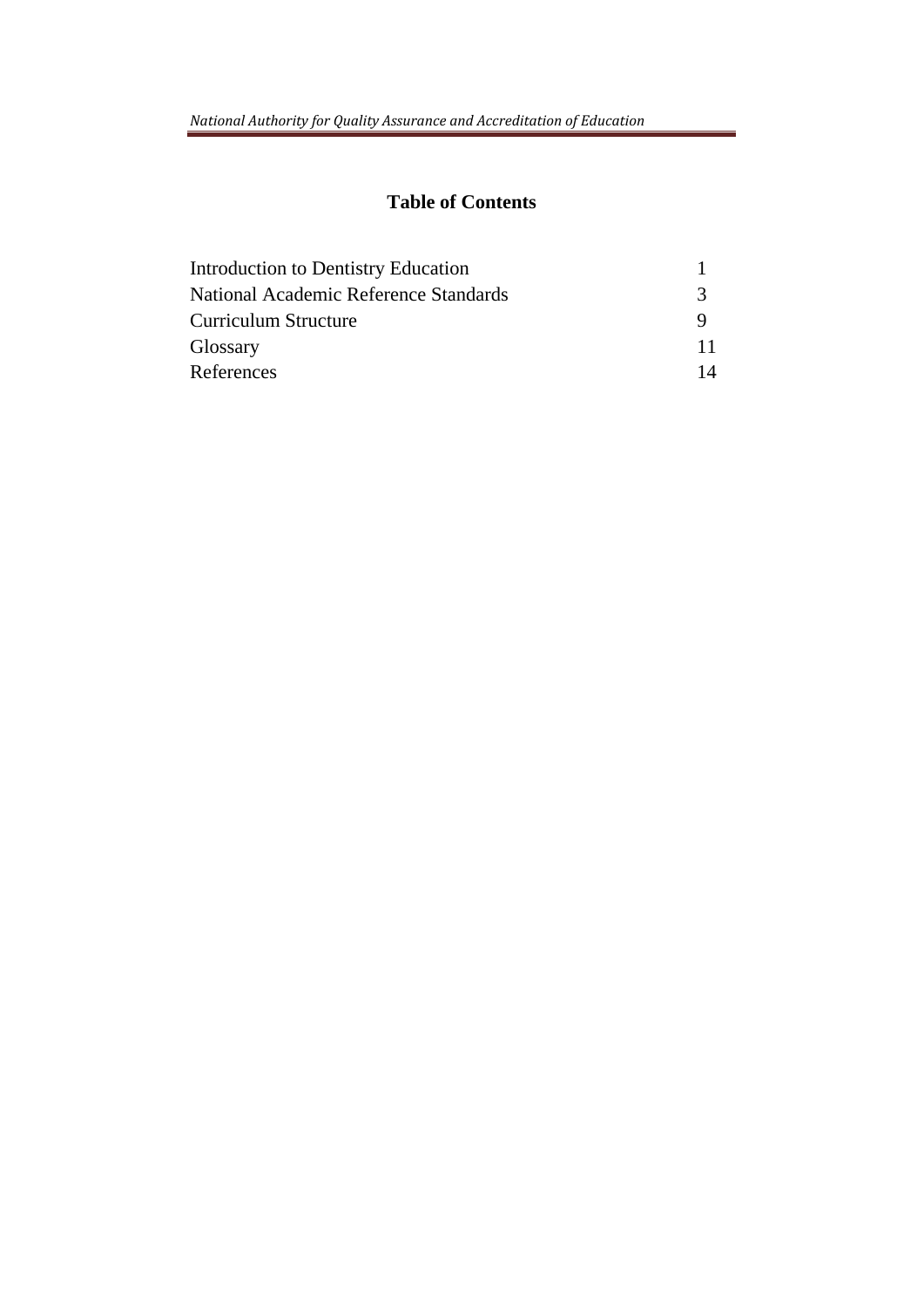#### **Introduction to Dentistry Education**

Dentistry as a part of the healthcare profession is the science and art of prevention, detection, management and treatment of orofacial and dental disease. It is mainly a clinical discipline with the ultimate goal of maintaining oral, dental and general health in individuals and in the society at large. Dentistry is based on the foundation of knowledge and understanding of basic and medical sciences including Physics, Chemistry, Bioscience, Human Anatomy, Growth and Genetics, Physiology, Biochemistry, Microbiology and Immunology, General Histology, Pharmacology, General Pathology, Internal medicine and General Surgery.

Faculties of Dentistry are required to emphasize the ethical practice and professionalism, high level of communication skills and competence in clinical and technical aspects of dentistry.

The educational environment should inspire students to maintain high professional and personal standards. Lifelong learning in a caring profession should be an integral part of the educational process. The educational environment should also encourage students to develop an analytical approach to theory and practice of dentistry and to stimulate critical thinking. It should also allow students to acquire research methods and skills in the collection, evaluation and presentation of evidence. This form of education provision should allow students to develop an adaptable approach to the practice of dentistry to be able to respond effectively to the individual needs of patients and of the communities they will serve.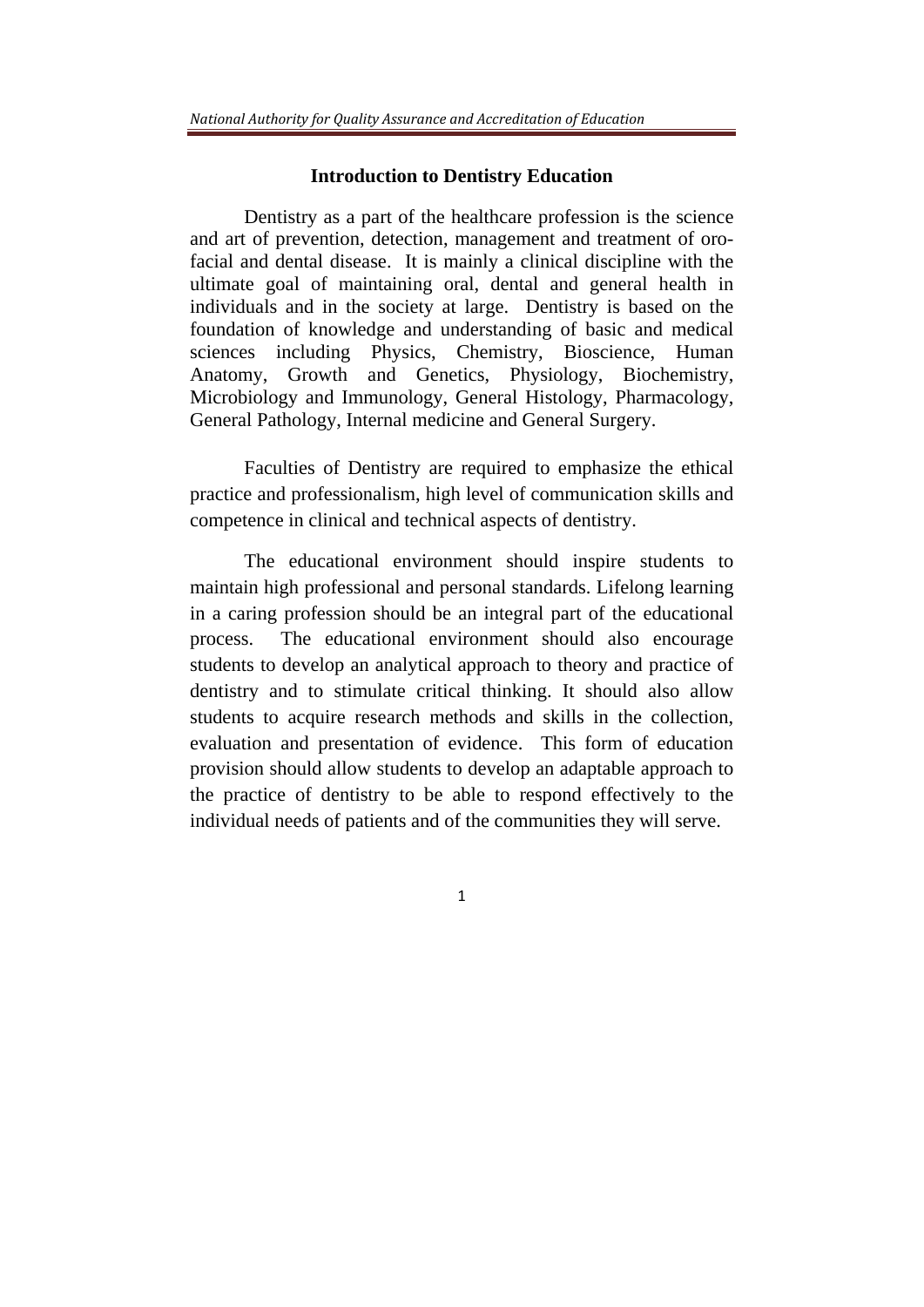An important aspect of dental education should provide the students with a wide range of clinical skills; however, they are not expected to be highly skilled in all clinical procedures. The students should be encouraged to deliver dental care in a team approach concept.

Programs should exhibit a degree of flexibility to accommodate a changing pattern of dental and oral health needs in conformity with the national health policy.

A career in dentistry should not be limited by the fact that the new graduate is trained only as a practitioner. A wide range of careers exists within dentistry itself; presumably dental education nurtures diverse research activities that support dental professionals throughout their careers.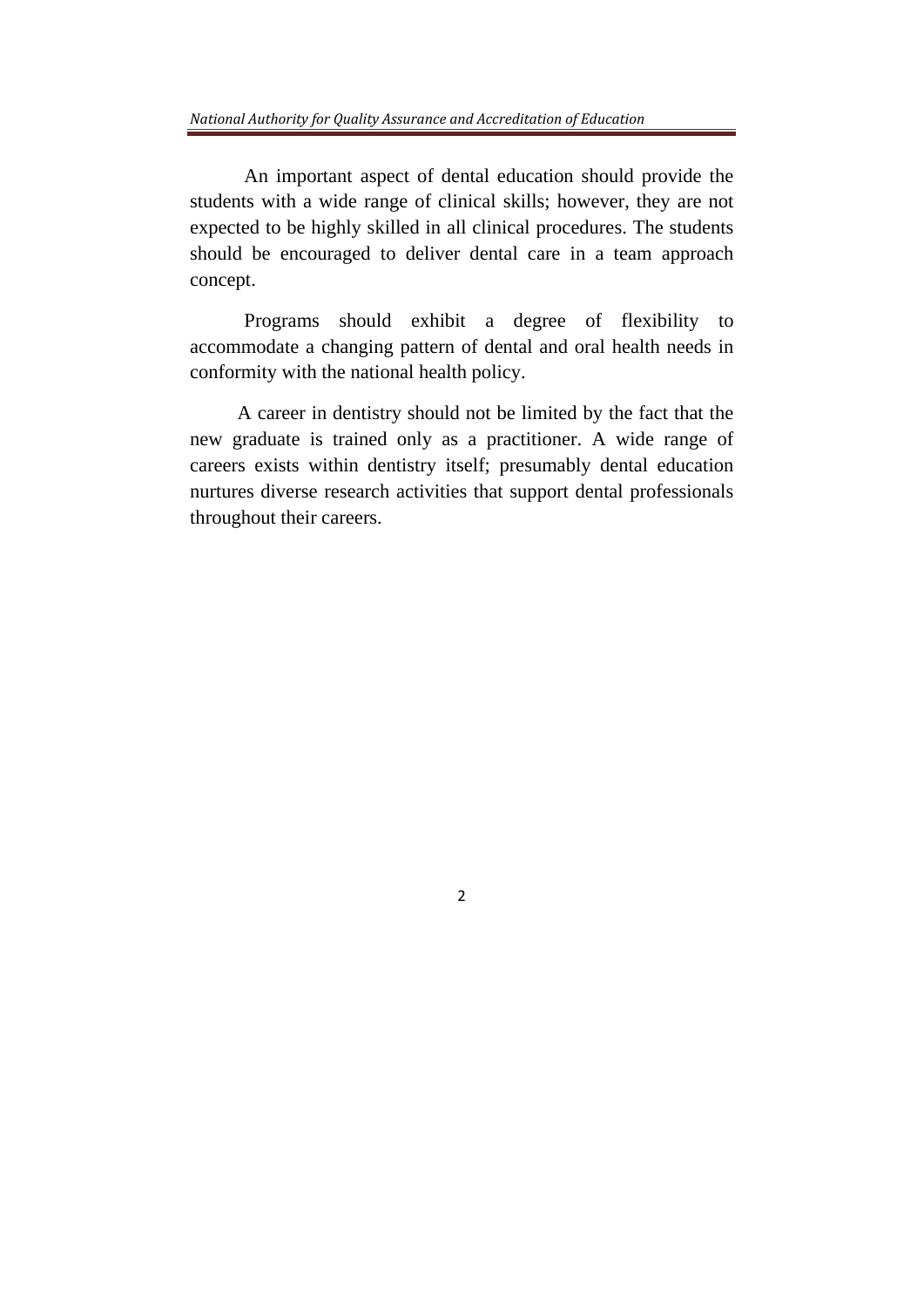# **I.National Academic Reference Standards (NARS)**

### **1. Attributes of the Graduates of Dental Medicine**

The graduate must be able to:

- 1.1. Deliver independently oral health care services within the scope of general dentistry
- 1.2. Provide ethical professional practice including compassion, empathy, integrity, responsibility and tolerance.
- 1.3. Provide comprehensive practice management encompassing patient assessments, and maintain patient's records in complete and accurate forms.
- 1.4. Communicate effectively to develop a mature, sensitive and caring relationship with their patients.
- 1.5. Respond to socio-economic aspects of different communities and engage effectively in community services.
- 1.6. Maintain a safe and infection-controlled environment.
- 1.7. Realize the importance of lifelong learning and strive for continuous professional education.
- 1.8. Recognize the various features of medico-legal aspects of the dental profession.
- 1.9. Recognize the limitation of their current knowledge and clinical abilities and realize the need for proper referral.
- 1.10. Evaluate and respond to ongoing dental technology.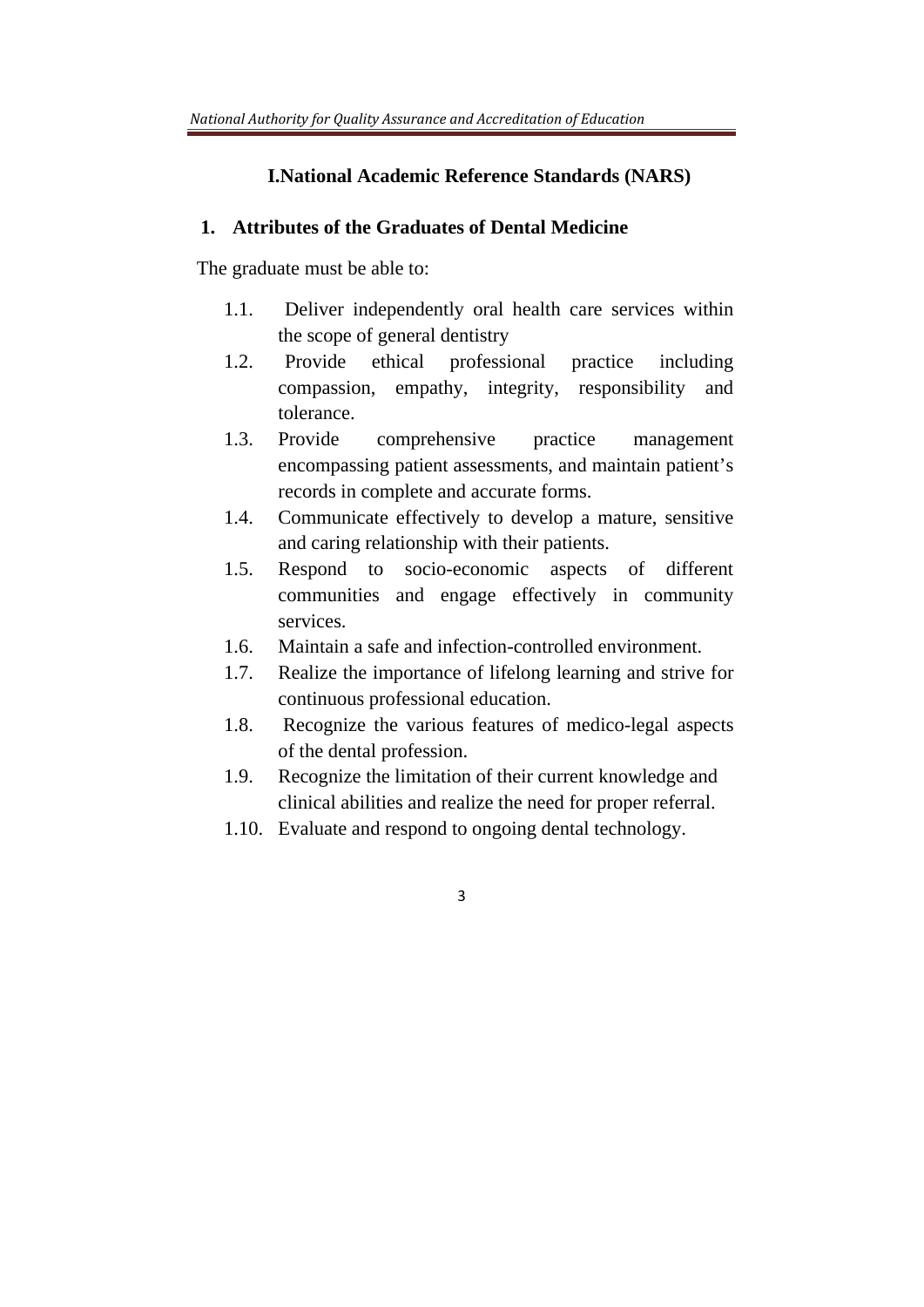#### **2. Knowledge and Understanding**

Upon completion of an undergraduate dental program, the graduate must know and understand the biomedical, dental, and behavioral sciences that form the basis of human health and disease including:

- 2.1. The interrelationship between different systems of the human body.
- 2.2. The principles of pathogenic mechanisms and manifestations of human diseases which are of dental significance.
- 2.3. Basis and significance of oral health promotion, nutritional education and prevention of oral diseases in population based approaches.
- 2.4. Prevention and management of medical emergencies.
- 2.5. Maintenance of infection control and a safe working environment.
- 2.6. Basis of practice management.
- 2.7. Principles of evidence-based dentistry and its relation to scientific research.
- 2.8. Ethical and medico-legal aspects relevant to the practice of dentistry and research.
- 2.9. Social and psychological issues relevant to dental care with emphasis on behavioral management.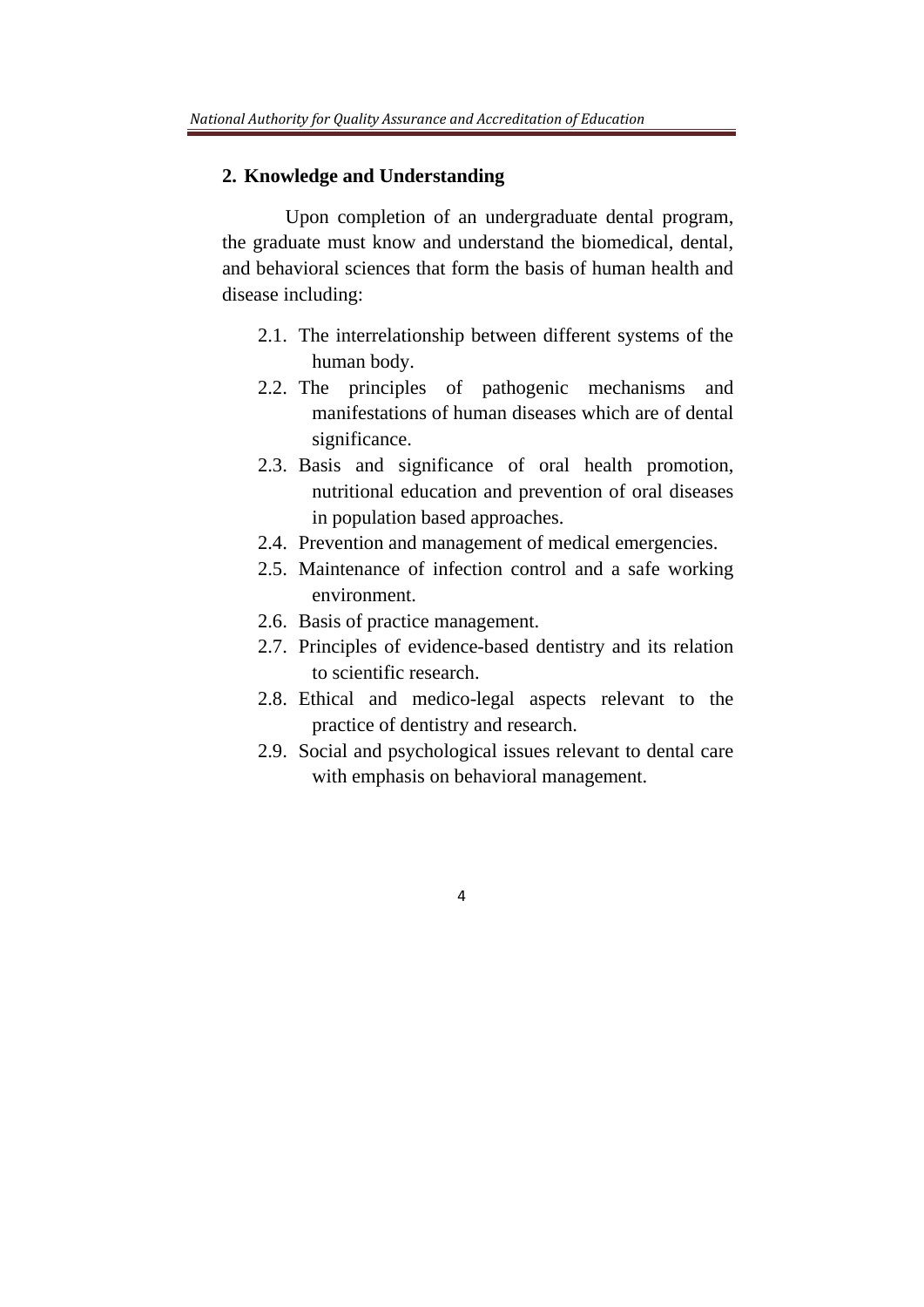# **3. Practical and Clinical Skills**

The graduate must be able to:

- 3.1. Establish a comprehensive patient's history, perform clinical examination, request and evaluate appropriate investigations.
- 3.2. Review the body systems and consult with other health care professionals, when required.
- 3.3. Detect abnormal and pathological conditions, as well as etiological and/or risk factors that may contribute to disease process.
- 3.4. Perform a range of clinical procedures which are within the scope of general dentistry, including:
	- 3.4.1. Applications of preventive procedures.
	- 3.4.2. Application of different local anesthetic techniques.
	- 3.4.3. Extraction of teeth and removal of roots when necessary.
	- 3.4.4. Diagnosis of commonly encountered oral lesions.
	- 3.4.5. Performance of the necessary radiographs.
	- 3.4.6. Performance of non-surgical periodontal treatment and monitor treatment outcomes.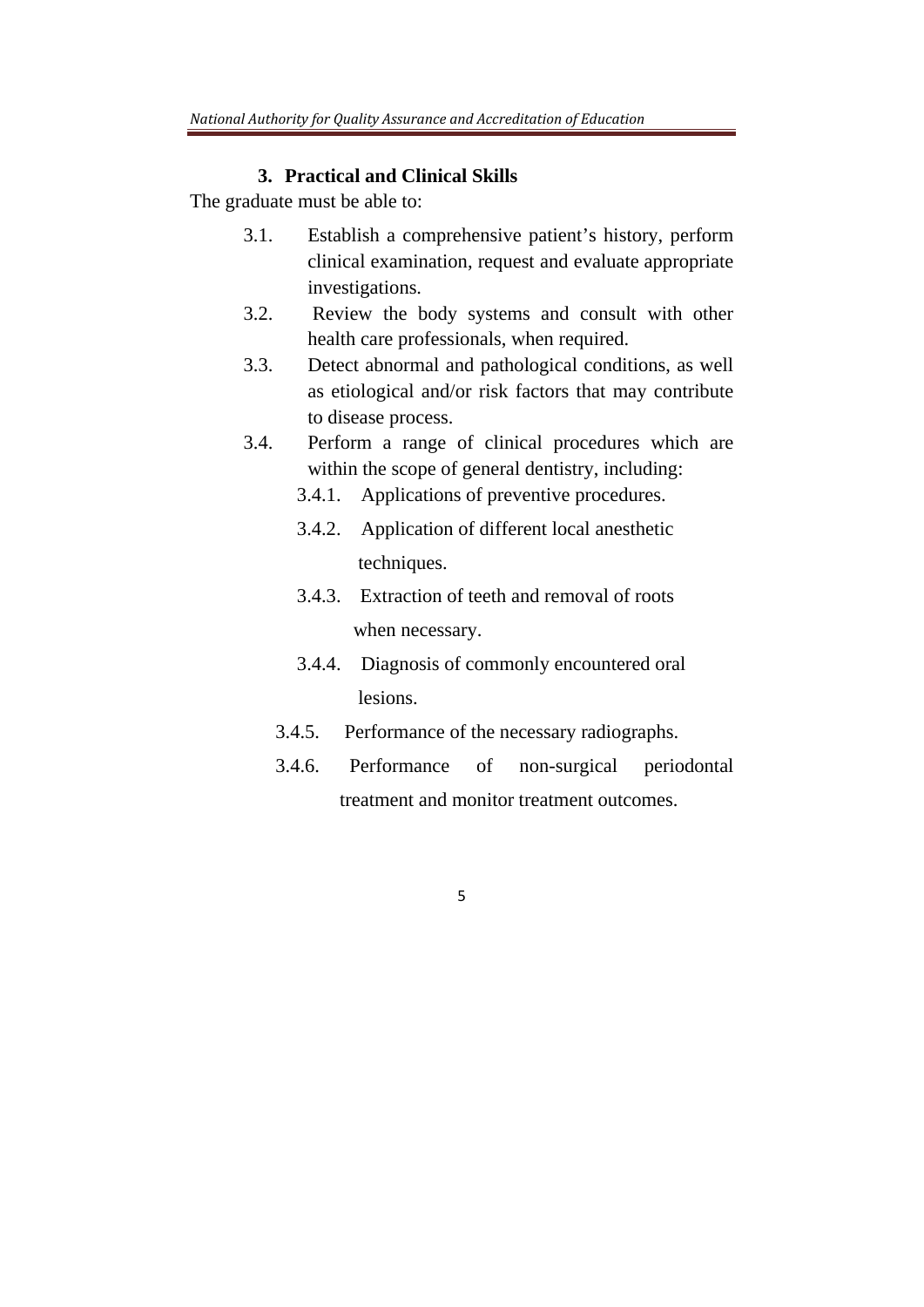- 3.4.7. Restoration of carious and non-carious tooth defects with emphasis on basic concepts of esthetics.
- 3.4.8. Basic endodontic procedures.
- 3.4.9. Rehabilitation of partially and completely edentulous patients.
- 3.4.10. Diagnosis and prevention of developing malocclusions.
- 3.4.11. Basic endodontic treatment.
- 3.5. Apply current infection control guidelines.
- 3.6. Control different levels of patient's anxiety and apprehension in different age groups.
- 3.7. Manage dental and medical emergencies which may occur in dental practice and perform basic life support measures.
- 3.8. Prescribe and monitor the effects of appropriate pharmaceutical agents taking into consideration drug and patient factors.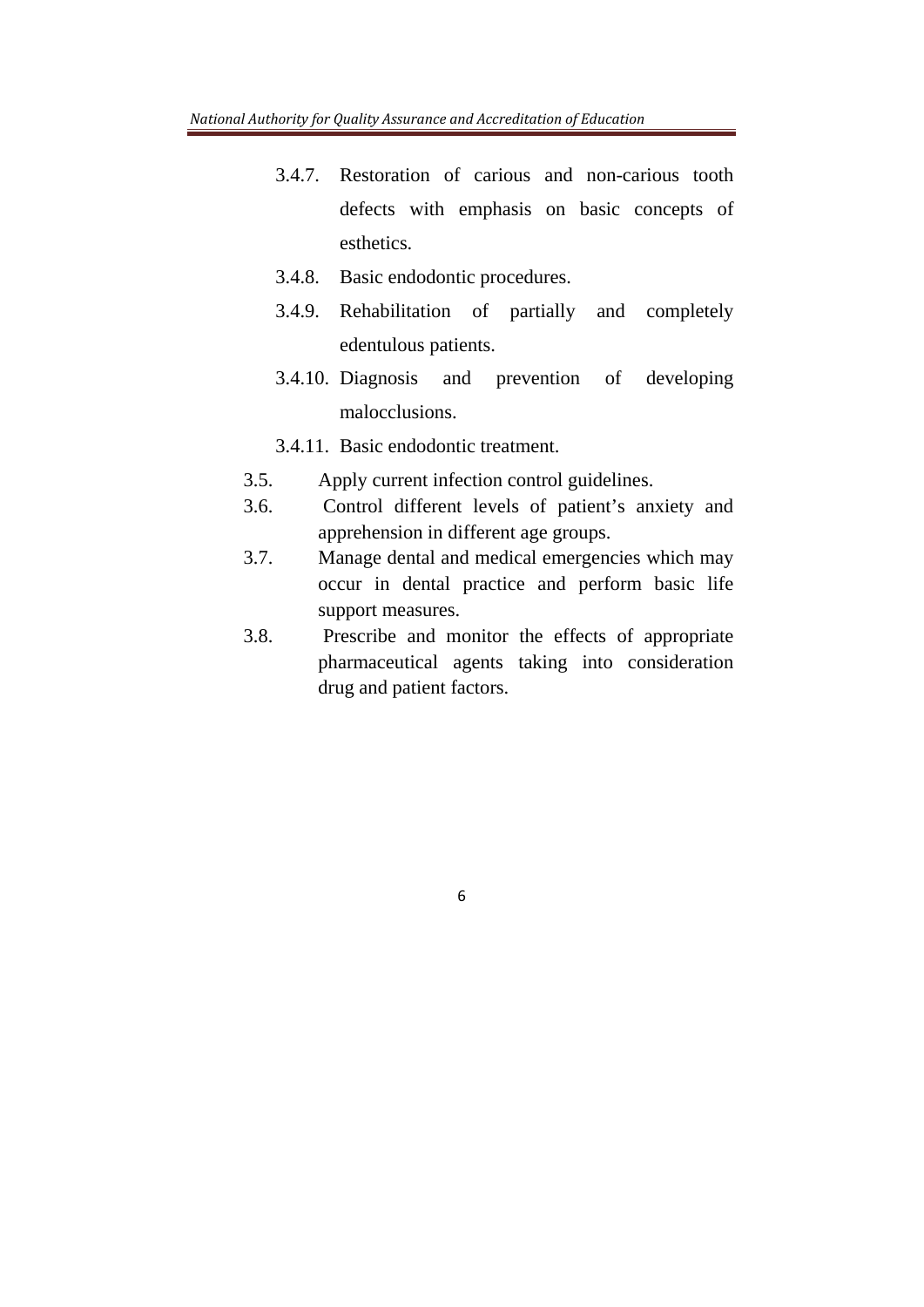### **4. Intellectual Skills**

The dental graduate must be able to:

- 4.1. Integrate basic biomedical, behavioral and dental sciences with signs, symptoms and physical findings of the disease.
- 4.2. Differentiate between normal and abnormal features that are particularly relevant to dental practice.
- 4.3. Identify, prioritize and generate a list of potential patient's clinical problems.
- 4.4. Analyze, interpret, and integrate collected diagnostic data to solve clinical problems based on current evidence.
- 4.5. Design appropriate treatment plans for different dental problems.
- 4.6. Assess and evaluate the effects of medications taken by the patient on dental management.
- 4.7. Reason deductively in clinical problem solving.

# **5. General and Transferable Skills**

The graduate must be able to:

- 5.1. Work in collaboration as a member of an interdisciplinary team.
- 5.2. Communicate effectively in multicultural work environment using verbal and non -verbal means.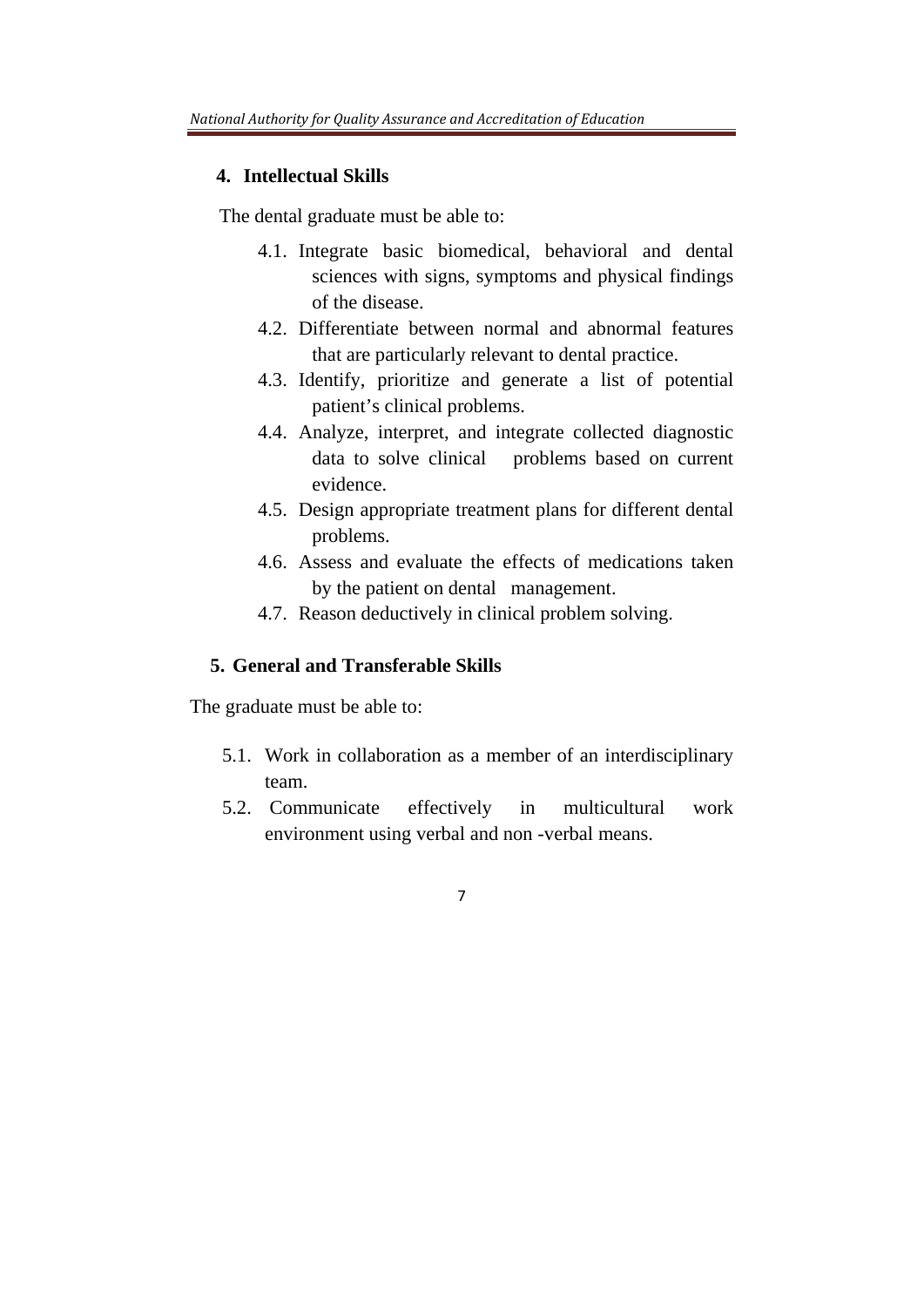- 5.3. Recognize and effectively utilize all sources for continuing professional development and life–long learning.
- 5.4. Adopt a creative attitude in an ethical and scientific approach.
- 5.5. Self evaluate professional abilities, performance, and progress.
- 5.6. Recognize professional responsibility towards the surrounding community.
- 5.7. Use information technologies to enrich and diversify professional experience.
- 5.8. Recognize the basic concepts of quality assurance and practice management.
- 5.9. Prioritize workload and manage personal stress in the framework of proper performance and management.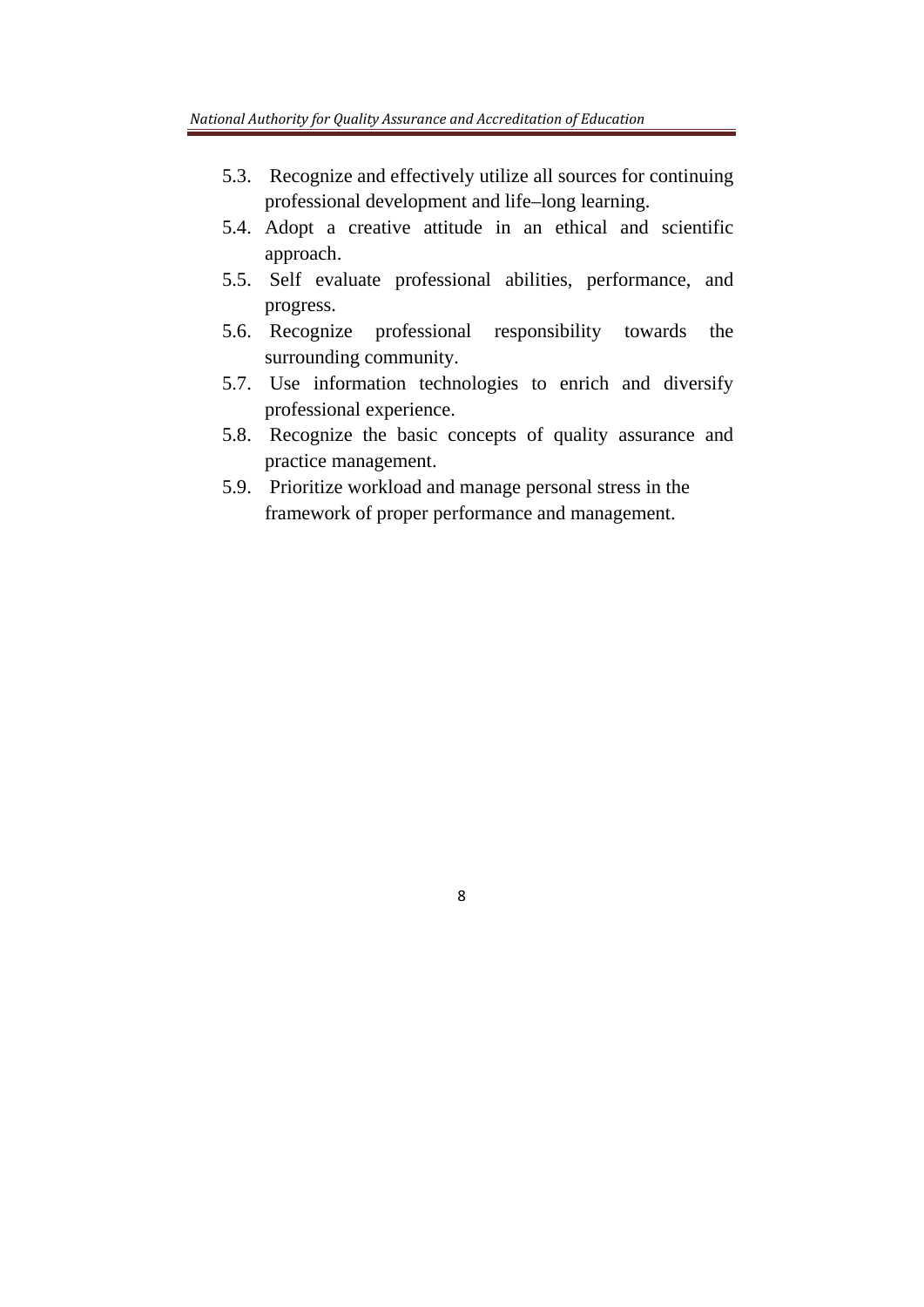# **II. Curriculum Structure**

The percentages mentioned in the following table for each area of study are just a guide for the faculty and not obligatory to follow. Table 1. Percentages of areas of study

| <b>Subjects</b>           | Range     | <b>Characterization</b>   |
|---------------------------|-----------|---------------------------|
| <b>Basic sciences</b>     | 28%-32%   | *All basic sciences       |
|                           |           | including basic medical   |
|                           |           | and dental sciences.      |
| <b>Medical and Dental</b> |           | **All dental and          |
| sciences                  | 21%-25%   | medical sciences.         |
| A-Didactic                | 33%-37%   |                           |
| B- Laboratory & clinical  |           |                           |
| Complementary sciences    | 5%-8%     | <b>Behavioral science</b> |
|                           |           | Law, Ethics and           |
|                           |           | Professionalism           |
|                           |           | Information               |
|                           |           | Technology                |
| Subtotal                  |           |                           |
| • Discretionary subjects  | $6 - 8\%$ |                           |
| Total                     | 100%      |                           |

Allowed to each faculty to use based on its mission

\*Physics, Chemistry, Bioscience, Human Anatomy, Growth and Genetics, Physiology, Biochemistry, Microbiology and Immunology, General Histology, Pharmacology, General Pathology,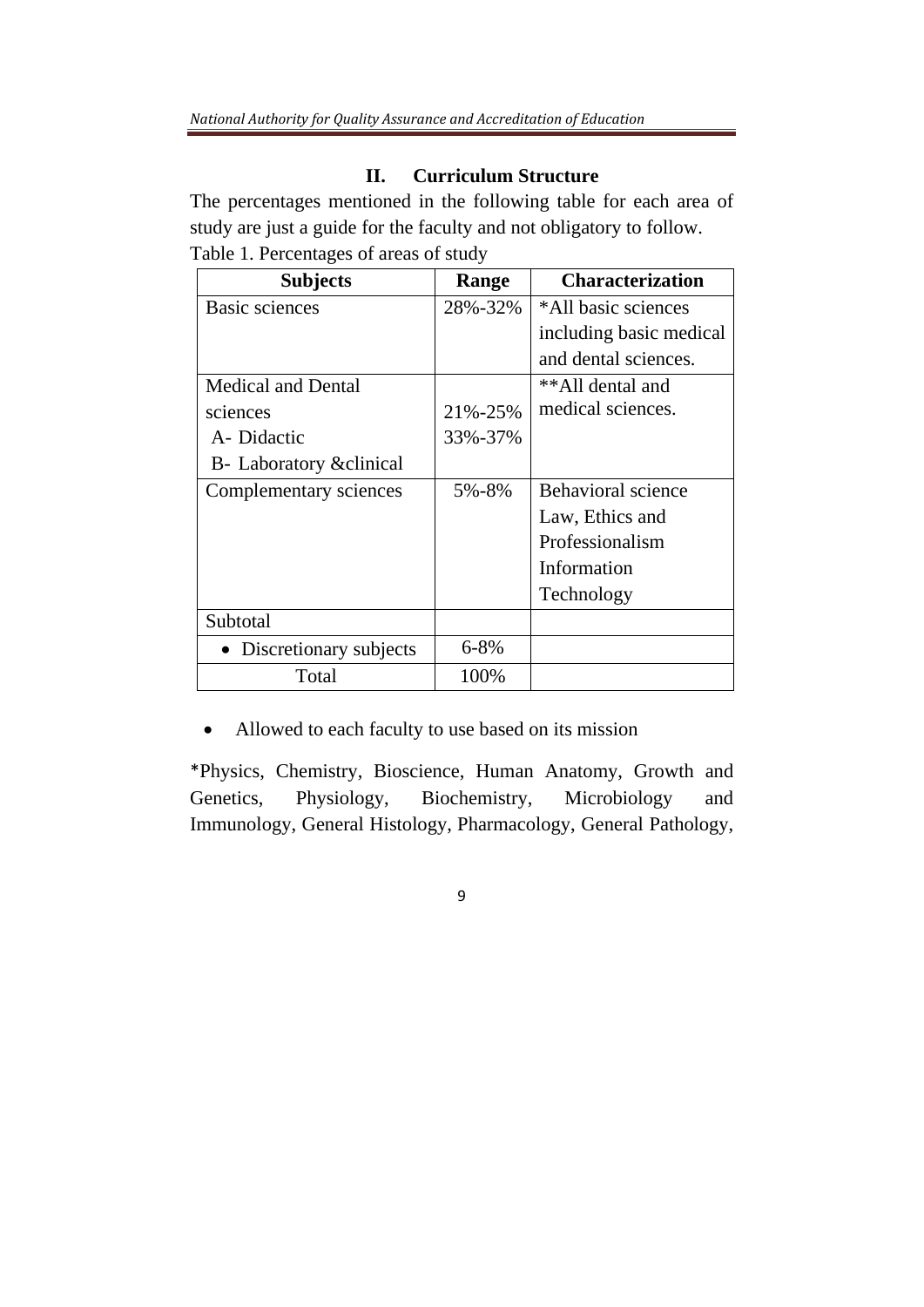Oral Biology, Dental Anatomy and Oral Physiology, Dental Biomaterials and Oral Pathology.

\*\* Internal medicine, General surgery, Restorative Dentistry, prothodontics, Oral and maxillofacial Surgery and General Anesthesia, Diagnostic Sciences, Oral Medicine, Oral Maxillofacial Radiology, Periodontics, Endodontic, Orthodontics and Dentofacial Orthopedics, Pediatric Dentistry, Public Health and Community Dentistry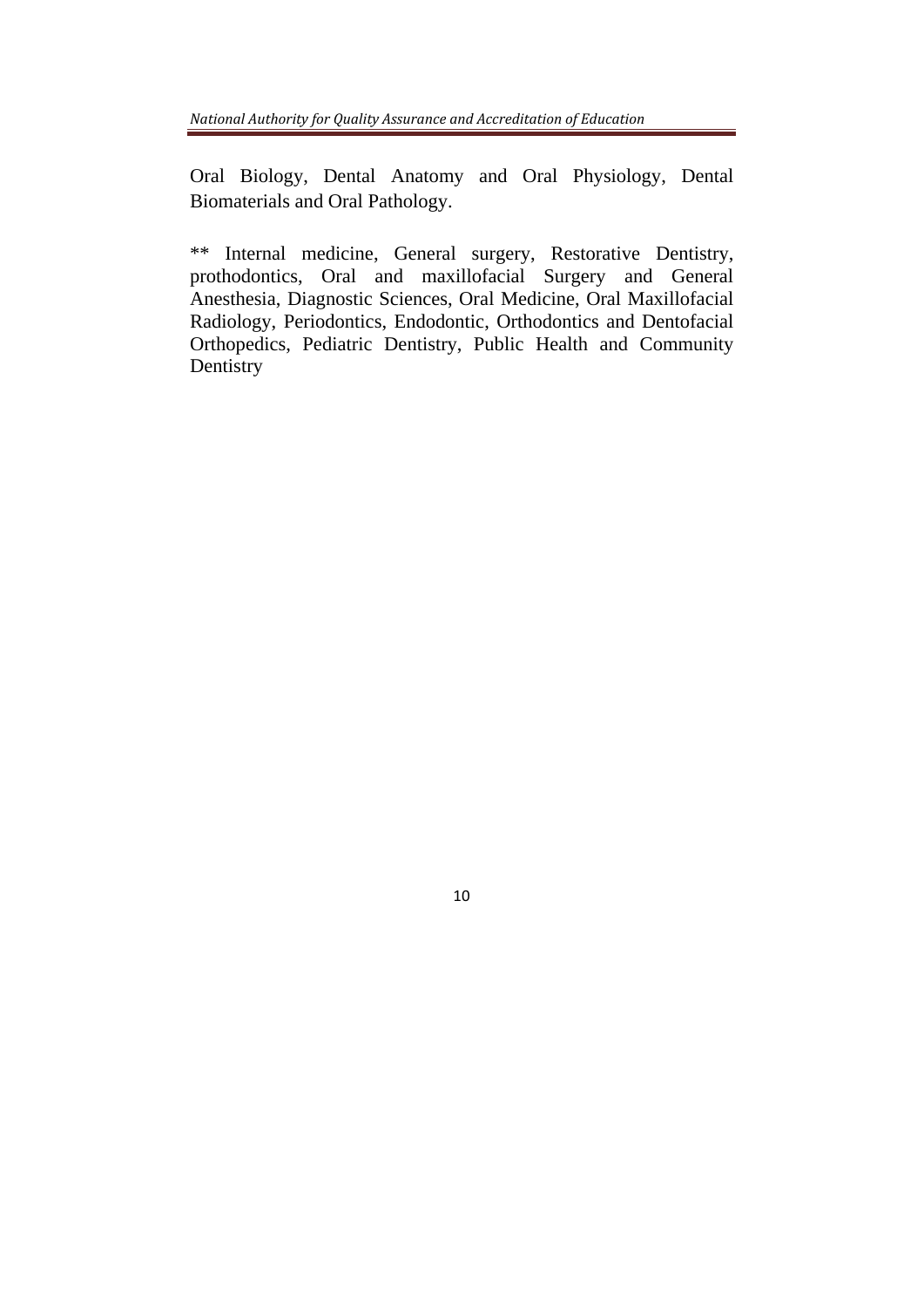#### **III. Glossary**

# **1. Institution**

A University, faculty or higher institute providing education programs leading to a first university degree or a higher degree (Master's or Doctorate).

## **2. Graduate Attributes**

Competencies expected from the graduate based on the acquired knowledge and skills gained upon completion of a particular program.

#### **3. National Academic Reference Standards (NARS)**

Reference points designed by NAQAAE to outline / describe the expected minimum knowledge and skills necessary to fulfill the requirements of a program of study*.*

# **4. Academic Standards**

Reference points defined by an institution comprising the collective knowledge and skills to be gained by the graduates of a particular program. The academic standards should surpass the NARS, and be approved by NAQAAE.

## **5. Subject Benchmark Statements**

Guideline statements that detail what can be expected of a graduate in terms of the learning outcomes to satisfy the standards set for the program. They enable the outcomes to be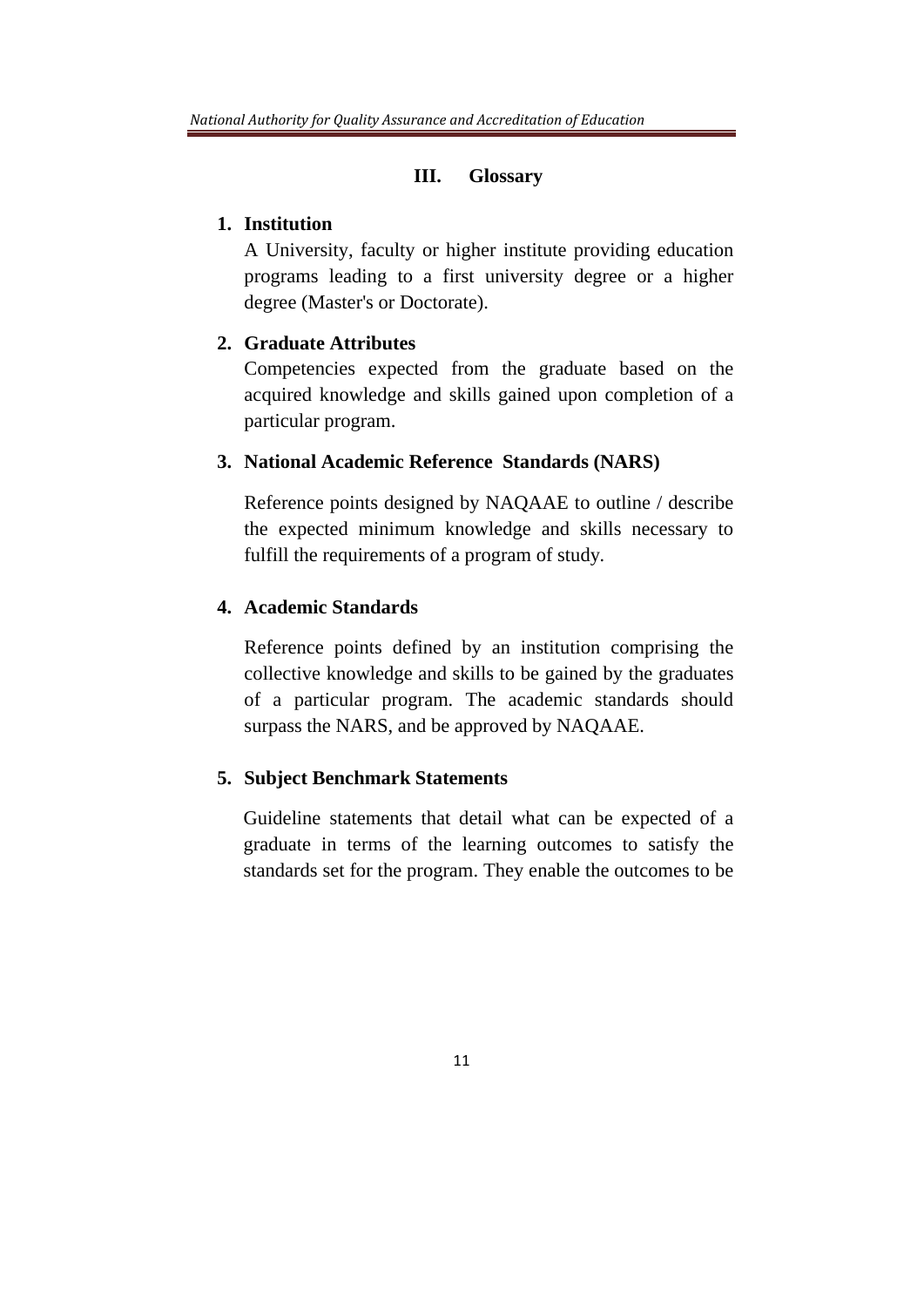compared, reviewed and evaluated against agreed upon standards.

# **6. The Program**

A set of educational courses and activities designed by the institution to determine the systematic learning progress. The program also imparts the intended competencies required for the award of an academic degree.

# **7. Intended Learning Outcomes (ILOs)**

Subject-specific knowledge, understanding and skills intended by the institution to be gained by the learners completing a particular educational activity. The ILOs emphasize what is expected that learners will be able to do as a result of a learning activity.

# **8. Knowledge and Understanding**

Knowledge is the intended information to be gained from an educational activity including facts, terms, theories and basic concepts. Understanding involves comprehending and grasping the meaning or the underlying explanation of scientific objects.

# **9. Intellectual Skills**

Learning and cognitive capabilities that involve critical thinking and creativity. These include application, analysis, synthesis and evaluation of information.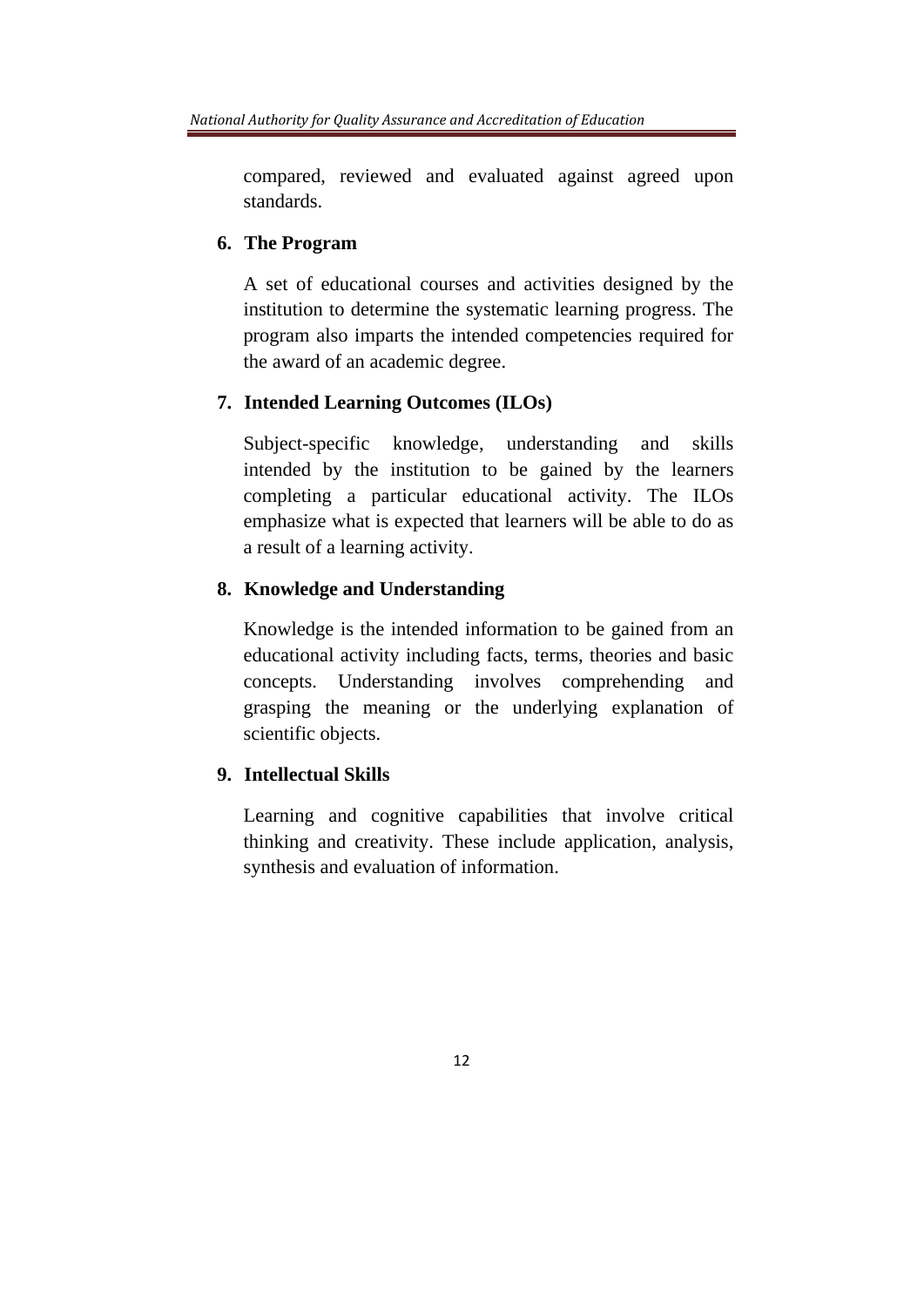# **10. Professional and Practical Skills**

Application of specialized knowledge, training and proficiency in a subject or field to attain successful career development and personal advancement.

# **11. General and Transferable Skills**

Skills that are not subject-specific and commonly needed in education, employment, life-long learning and self development. These skills include communication, team work, numeracy, independent learning, interpersonal relationship, and problem solving... etc.